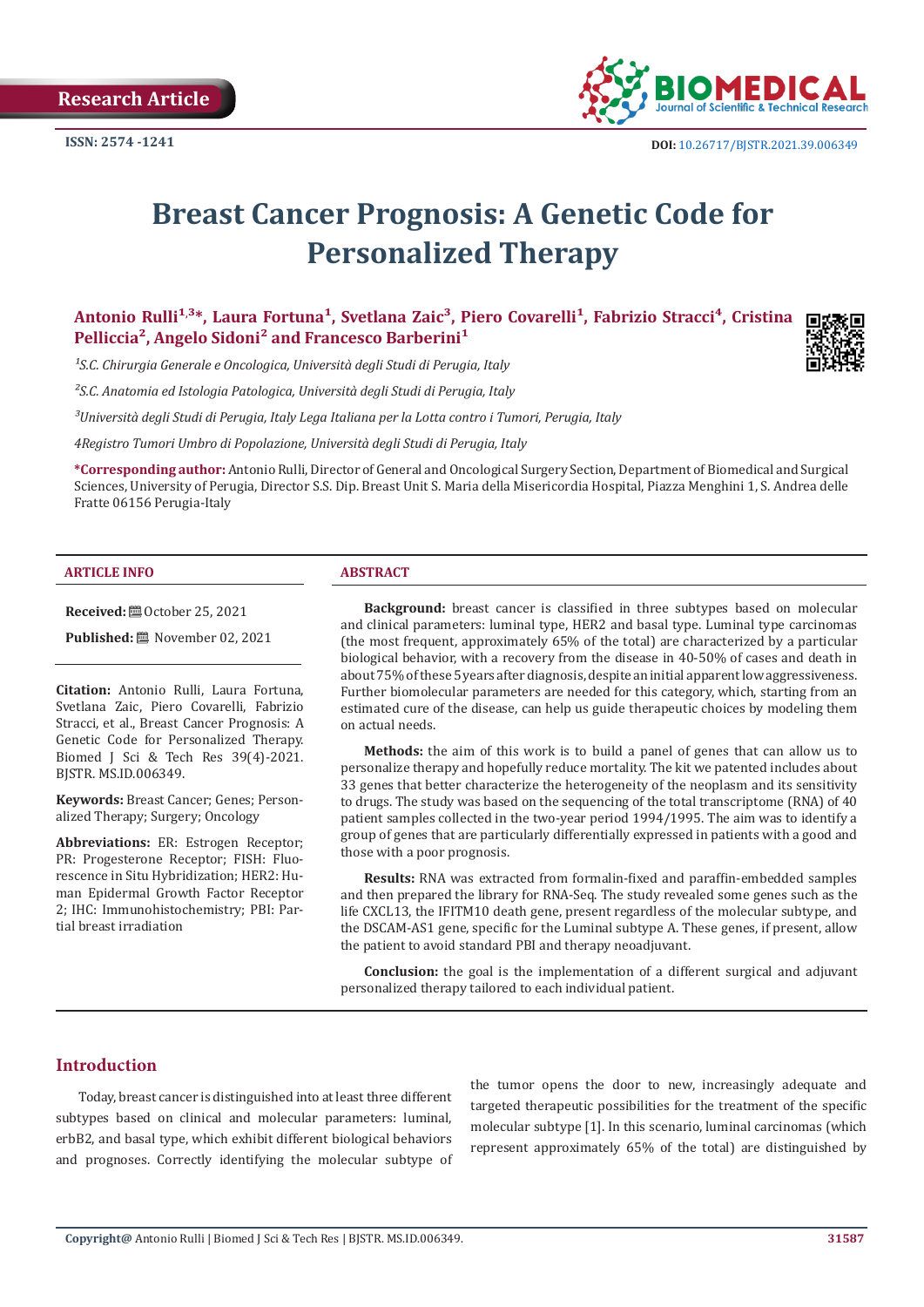a particular heterogeneity of biological behavior, with recovery of disease in approximately 40-50% and death in approximately two-thirds of these patients 5 years after diagnosis, despite initial anatomopathological pictures of apparent low aggressiveness [2- 9]. Precisely for this diagnostic category, biomolecular parameters derived from the genome/transcriptome that are capable of orienting the therapeutic choices in a more precise and personalized way on the patient's actual therapeutic needs are desirable [10,11]. Currently, the clinical (T, nodal status) and biopathological (hormonal status) parameters obtained from membrane receptor expression provide prognostic information and an indication of any adjuvant systemic chemoradiotherapy treatment [12-14]. However, adjuvant therapy reduces the risk of recurrence by only 25-30% [13]. These data are probably due to:

- **1.** Clinicopathological parameters of stratification of the risk of disease recovery are not sufficiently adequate for the patient's prognostic framework.
- **2.** Adjuvant therapies are not specific enough toward the cells responsible for disease recovery [15,16].

Knowing the details of the mutations of every single tumor allows us to predict the biological behavior of that neoplasm and to adequately stratify the risk. Genetic tests, such as Mammaprint and Oncotype DX, EndoPredict [17,18], assist clinicians in choosing the most suitable adjuvant treatment by analyzing the expression profile of genes involved in the metastasis process (St Gallen 2017). These tests are very expensive and often have to be sent to foreign laboratories. The genetic profile is of the utmost importance in the evaluation of parameters already known as the expression of hormonal receptors and HER2; these are currently determined with immunohistochemistry (IHC) or FISH methods, which provide information about the morphological expression of the receptor but not about their functional state. In any case, knowing that the receptor is expressed at the membrane level is not sufficient information to guarantee the effectiveness of the drug addressed to it because that protein may not be functionally active. Therefore, it is necessary to ascertain the functional activation of the gene responsible for the synthesis of the protein to guarantee its functionality, more than its presence. Moreover, from the gene expression profile, additional information that specifically

correlates the expression of some genes to the response to individual therapies can be obtained; for example, in HER2-positive patients, the high expression of IGF1R correlates with resistance to Herceptin, as well as the hyperexpression of CCNE1; instead, ER+ patients with high PDGFRA expression are resistant to tamoxifen treatment [14,19,20]. The use of gene profiling tests offers the opportunity for a more adequate risk stratification, an improvement of the therapeutic planning and the clinical outcome, avoiding what happens today, with the standard clinical-pathological criteria, namely, the undertreatment of approximately 20% of women with grade 1 breast cancer and overtreatment of approximately 15% of women with grade 3 breast cancer.

# **Methods**

This retrospective study aimed to observe the difference in the receptor state obtained from the genome compared to that obtained with traditional immunohistochemistry. Analyzing biological material from formalin samples from 1994/1995 from two groups of selected patients with breast cancer, one consisting of patients still alive and the other of patients with a survival of less than 4 years. Survival data of a group of patients with a long follow-up period (RTUP) suffering from breast cancer diagnosed in the twoyear period 1994/1995 were obtained with the authorization of the Ethics Committee of Umbria (CEAS). The group, consisting of 55 patients, was then divided into 2 numerically balanced subgroups: the first of 30 patients staged alive on 31/12/2013 with survival of >20 years and the second of 25 patients staged in death with lower survival 4 years after diagnosis (Table 1). The relative tissue samples of the respective patients fixed in formalin and included in paraffin (FFPE) were subsequently collected and stored in the histoteca of the SC of Anatomy and Pathological Histology of the Hospital of Perugia. Twenty-two patients who had the respective tissue sample unsuitable for lack of biological material in the original inclusion block were excluded. The remaining samples, for a total of 33 cases, were all characterized again from a biopathological point of view through a dedicated immunohistochemical panel: ER, PgR, Ki67, HER2 and subjected to microscopic evaluation by a pathologist who was thus able to identify two groups of carcinomas: luminal and nonlluminal (according to the San Gallen criteria 2011 and following).

| Oo t | Id caso | <b>Inziali</b> | Eta | Ø  | N              | <b>pTNM</b>  | Herb             | Re                       | Pg    | <b>Ki67</b> | Mo/<br>ecolare            |
|------|---------|----------------|-----|----|----------------|--------------|------------------|--------------------------|-------|-------------|---------------------------|
| ۵    | 9197    | J.G.           | 41  |    | 0122           | pT1a pN0     | $\bf{0}$         | $\ddot{}$                | $^+$  | $<1\%$      | Luminal                   |
| ۵    | 12444   | RA.            | 72  | 9  | 01?            | pT1b pNO     | $\bf{0}$         | $\ddot{}$                | $\pm$ | 5%          | Luminal                   |
| ۵    | 10429   | P.E            | 49  | 26 | 016            | pT2 pNO      | $\boldsymbol{0}$ | $\ddot{}$                | $^+$  | 15%         | Luminal                   |
| ۵    | 7118    | C.D.           | 48  | 20 | $2/12$ microm. | pT1c pN1     | $\boldsymbol{0}$ | $\ddot{}$                | ÷.    | $1\%$       | Luminal                   |
| ۵    | 262     | B.M.           | 47  | 18 | 0/11           | IPT1c<br>pNO |                  | $\overline{\phantom{a}}$ |       | 30%         | N <sub>o</sub><br>luminal |

**Table 1:** The two-subgroup division of the 55 patients.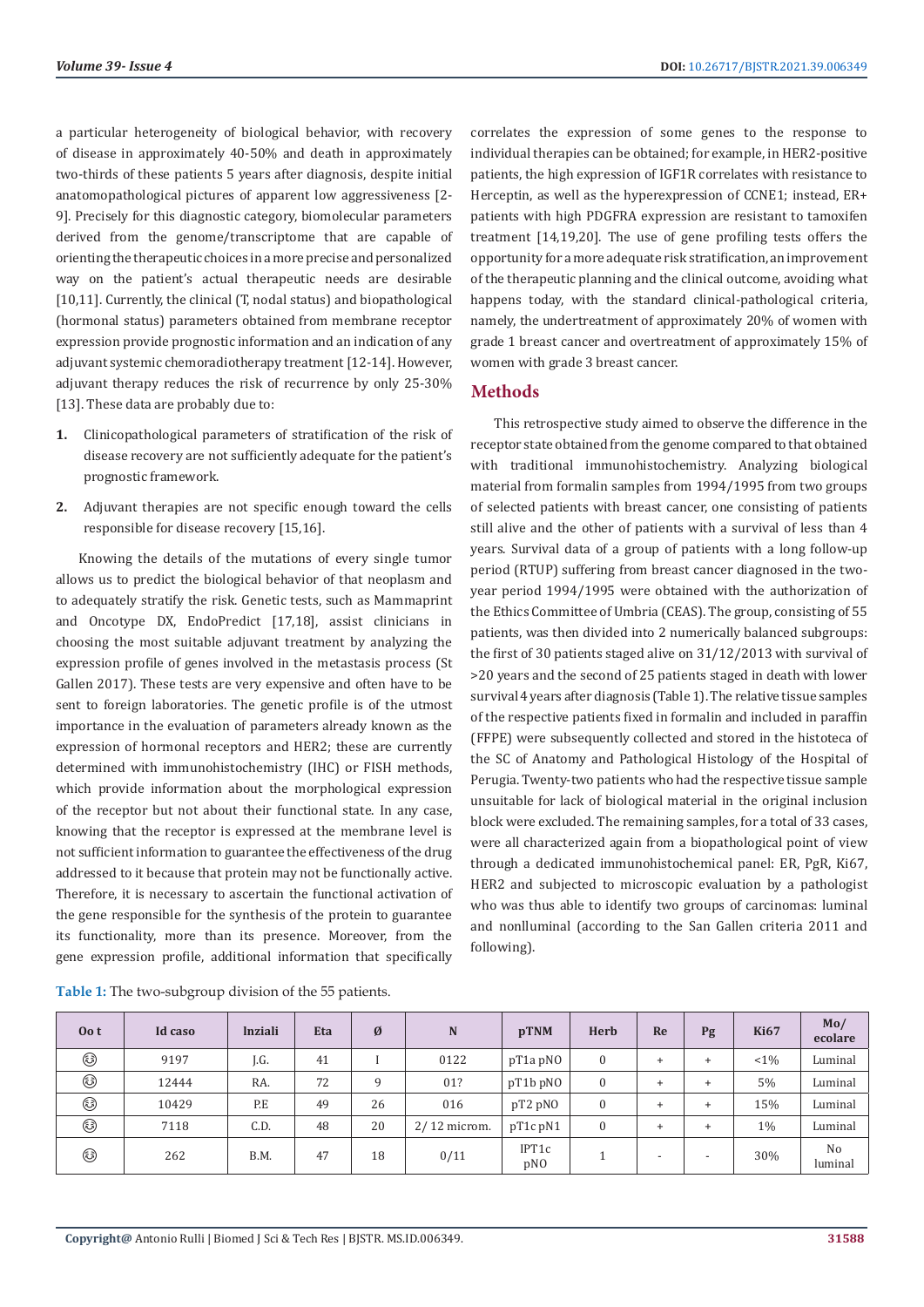| ۵          |            |        |    |                           | 18118 macro             | IPT1c        |                  |                                  |                                  |                  |                     |
|------------|------------|--------|----|---------------------------|-------------------------|--------------|------------------|----------------------------------|----------------------------------|------------------|---------------------|
| ۵          | 8057       | S.C.   | 47 | $11\,$                    | mamm dlc, 0<br>mamm sn  | pN3          | $1\,$            | $\ddot{}$                        | $^{+}$                           | $10\%$           | Luminal             |
| ٨          | 12499      | P.L.   | 56 | 23                        | 8117 macro              | pT2 pN2      | 3                | $\overline{a}$                   | $\overline{\phantom{a}}$         | NC               | No<br>luminal       |
| ٨          | 11210      | CA     | 70 | $\bf{I}$                  | 0/17                    | pTx pNO      | $\mathbf{1}$     | $\ddot{}$                        | $^{\mathrm{+}}$                  | $1\%$            | Luminal             |
| ۵          | 12443      | M.T.   | 46 | 24 e 20                   | $1/8$ macro             | pT2 pN1      | $\boldsymbol{0}$ |                                  | $\overline{\phantom{a}}$         | 30%              | $\rm No$<br>luminal |
| ٨          | 4317       | M.O.   | 67 | 21                        | 0/10                    | pT2 pNO      | $\mathbf{1}$     | $\boldsymbol{0}$                 | $\overline{\phantom{a}}$         | $10\%$           | Luminal             |
| ۵          | 12911      | LA     | 48 | 11                        | 0/17                    | IPT1c<br>pNO | $\boldsymbol{0}$ | $\begin{array}{c} + \end{array}$ | $^{+}$                           | $< 1\%$          | Luminal             |
| ۵          | 7347       | G.N.   | 74 | 50                        | 0/15                    | oT2 oNO      | $\boldsymbol{0}$ | $\ddot{}$                        | $\begin{array}{c} + \end{array}$ | $0\%$            | Luminal             |
| ۵<br>۵     | 7015       | T.L.   | 60 | 16 dx;<br>$10 \text{ sn}$ | $3/14$ macro<br>mamm dx | loT1c oN1    | $\mathbf{1}$     | $\ddot{}$                        | $^{+}$                           | $1\%$            | Luminal             |
| ۵          | 11244      | T.R.   | 46 | 21                        | $4/10$ macro            | oT2 oN2      | $\boldsymbol{0}$ | $\ddot{}$                        | $\begin{array}{c} + \end{array}$ | $5\%$            | Luminal             |
| ٨          | 8783       | B.E.   | 65 | 9                         | $4/18$ macro            | IPT1b<br>oN2 | 2                | $\overline{a}$                   | $\overline{\phantom{a}}$         | 6%               | No<br>luminal       |
| $\uparrow$ | 7339       | M.E.   | 68 | 50                        | $16/16$ macro           | pT2 oN3      | $\boldsymbol{0}$ |                                  | $\overline{\phantom{a}}$         | $\rm{NC}$        | Luminal             |
| $\uparrow$ | 7506/1995  | AA     | 80 | 25                        | 0/23                    | pT2 pNO      | $\boldsymbol{0}$ | $\ddot{}$                        | $^{+}$                           | primo<br>neg/18% | Luminal             |
| $\uparrow$ | 9470/1995  | B.M.   | 32 | 15                        | 8115 macro              | pT1c pN3     | $\mathbf{1}$     | $\ddot{}$                        | $\begin{array}{c} + \end{array}$ | 12%              | Luminal             |
| $\uparrow$ | 1373811995 | C.R.   | 57 | 10                        | 2116 macro              | loT1b<br>oN1 | 3                | $\begin{array}{c} + \end{array}$ | $\begin{array}{c} + \end{array}$ | NC               | No<br>luminal       |
| $\uparrow$ | 12170/1995 | C.M.   | 87 | 60                        | $\mathbf I$             | oT4 oNO      | $\mathbf{1}$     | $\ddot{}$                        | $\begin{array}{c} + \end{array}$ | nea              | Luminal             |
| $\uparrow$ | 12666      | V.M.   | 64 | 14                        | $1/18$ macro            | loT1c oN1    | 3                | $\frac{1}{2}$                    | $\overline{\phantom{a}}$         | 8%               | No<br>luminal       |
| $\uparrow$ | 6081       | RM.    | 62 | 85                        | $9/16$ macro            | pT4 oN2      | $\boldsymbol{0}$ | $\frac{1}{2}$                    | $\overline{\phantom{a}}$         | nea              | No<br>luminal       |
| $\uparrow$ | 7119       | B.G.   | 71 | $50 \text{ sn}$           | 8112 macro sn           | pT2 pN2      | $\boldsymbol{0}$ | $\ddot{}$                        | $^{\mathrm{+}}$                  | $5\%$            | Luminal             |
| $\uparrow$ | 2626       | GA     | 36 | $20\,$                    | $15/17$ macro           | pT1c pN3     | $\boldsymbol{0}$ | $\frac{1}{2}$                    | $\overline{\phantom{0}}$         | 10%              | $\rm No$<br>luminal |
| $\uparrow$ | 11309/1995 | A.L.   | 58 | 37                        | 19/20 macro             | pT2 pN3      | $\boldsymbol{0}$ | $\frac{1}{2}$                    | $\overline{\phantom{a}}$         | 65%              | $\rm No$<br>luminal |
| $\uparrow$ | 161411995  | M.L.   | 74 | 22                        | 8115 macro              | oT2 oN2      | $\boldsymbol{0}$ | $\begin{array}{c} + \end{array}$ | $\begin{array}{c} + \end{array}$ | $\rm{NC}$        | Luminal             |
| $\uparrow$ | 3285/1995  | P.G.   | 48 | 30                        | 7115 macro              | oT2 oN2      | 3                | $\ddot{}$                        | $\begin{array}{c} + \end{array}$ | $7\%$            | $\rm No$<br>luminal |
| $\uparrow$ | 60611995   | MA     | 52 | 37                        | 7114 macro              | oT2 oN2      | $\boldsymbol{0}$ | $\begin{array}{c} + \end{array}$ | $\begin{array}{c} + \end{array}$ | 1%               | Luminal             |
| $\uparrow$ | 20311995   | V.M.   | 74 | 80                        | $10/10$ macro           | oT4 oN3      | $\boldsymbol{0}$ | $^{+}$                           | $\begin{array}{c} + \end{array}$ | $5\%$            | Luminal             |
| $\uparrow$ | 8488       | S.M.L. | 51 | $\mathbf I$               | 7120 macro              | oTx oN2      | $\sqrt{3}$       | $\begin{array}{c} + \end{array}$ | $^{+}$                           | 10%              | No<br>luminal       |
| $\uparrow$ | 2274       | A.L.   | 36 | 24                        | 0/14                    | oT2 oNO      | 2                | $\begin{array}{c} + \end{array}$ | $^{+}$                           | 5%?              | No<br>luminal       |
| $\uparrow$ | 9971       | C.E.   | 85 | 6                         | 217 macro               | loT1b<br>oN1 | 3                | $^{\mathrm{+}}$                  | $^{+}$                           | 1%               | No<br>luminal       |
| $\uparrow$ | 1362511995 | B.G.   | 57 | 20                        | 5120 macro              | pT1c pN2     | 3                |                                  | $\overline{\phantom{a}}$         | 3%?              | No<br>luminal       |

The recharacterization provided for the preparation of 1 slide for hematoxylin and 4 slides with blank sections necessary for the immunohistochemical panel for each sample. The pathologist made the diagnosis based on current guidelines and verified that in each section stained with the hematoxylin of each patient there were at least 30% of the neoplastic cells out of the total. This percentage figure is necessary to maximize the extractive yield of total RNA. In practice, for samples with a number of neoplastic cells  $\geq 30\%$ of the total, it was not necessary to proceed with macrodissection. In the first phase of the experimentation, so with the 33 starting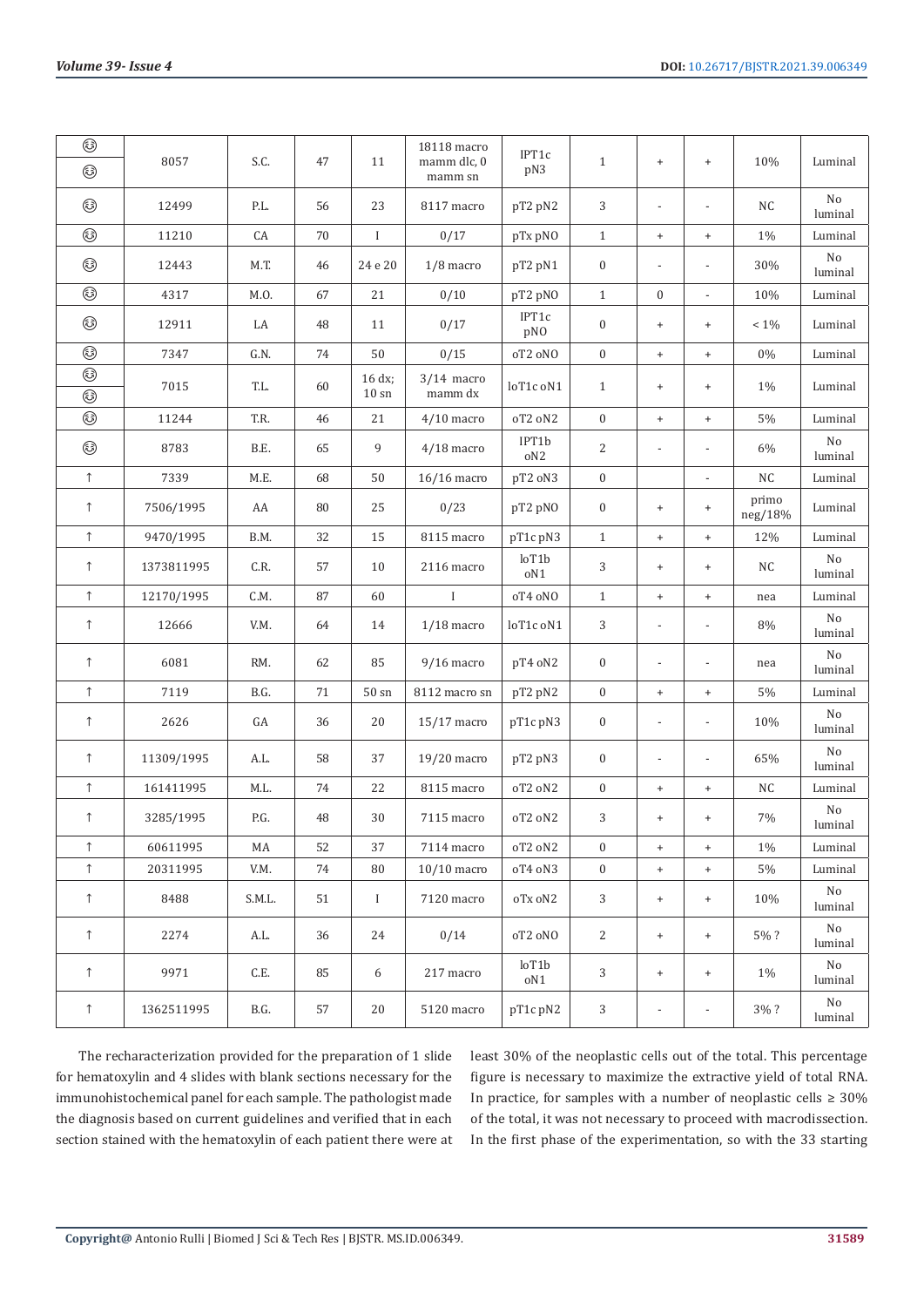samples, the enrichment of the sample was not necessary, but 2/4 sections of the FFPE fabric of 10 µm thickness were cut in sequence on microtome and placed in 1.5 ml safe look tubes ready to be extracted. Total RNA, after appropriate quantitative and qualitative evaluation, was used for the preparation of cDNA for sequencing purposes. The library used is Illumina's TruSeq Total RNA. In the second phase of the experimentation, 2 pilot samples were used to validate the panel of genes obtained with the first phase; they were homogeneous both as biopathological characteristics of the lesion (early breast cancer; tumor diameter; lymph node status; state of HER2 and so on) and as the age of the patients. In the end, for each patient, we obtained 2 tubes of tumor tissue and 2 tubes of healthy tissue ready to be extracted. The extraction kit used to obtain total RNA was the same as that used in phase I of the trial. Total RNA, after appropriate quantitative and qualitative evaluation, was used for the preparation of cDNA for sequencing purposes. The library used was Illumina's TruSeq RNA Access, suitable for processing RNA extracted from paraffin samples. Total RNA was extracted from sections of paraffin tissue using the "Tissue Preparation Reagents" kit - Sividon Diagnostic, from the Pathological Anatomy Section of the Santa Maria Della Misericordia Hospital. The chosen extraction method was previously "validated" on 2 samples with characteristics of "age of the sample", "type of tissue" and "origin" identical to the samples to be used for this work. Validation test of the extraction method suitable for the preparation of the "TruSeq RNA Sample Prep" library from RNA for sequencing.

For the deconvolution of the data from the HiSeq sequencer, to process them, the following steps were carried out:

- **a.** Demultiplexing: phase necessary to attribute to every single sample its respective data (1 sample = 1 fastq file).
- **b.** Fastgc: phase in which the quality control of the sequencing is carried out through the use of the "fastq file for reads quality" tool.
- **c.** Trimming: delicate but essential phase of the deconvolution process because it eliminates the reads and low-quality fragments from the Fast file.
- **d.** Mapping: important phase of the process because for each sample a same file (also called bam) is built which specifies how the reads align on the reference genome.
- **e.** Count table assembly: a final phase that includes all the information from the same file of the analyzed samples and related "count reads" in a single table.

Based on the reference human genome, the following are the data of the number of reads that align: Human Genome Assembly (GRCh37/hg19). These data are used as a criterion for deciding which samples will be analysed.

Samples with a low quantity of exons were excluded: a low number of reads mapped to exonic regions <12%.

Two R/Bioconductor 3.2.2 packages were used for statistical analysis:

- **1.** DESEq2 (Love MI, Huber W, Anders S. Moderated estimation of fold change and dispersion for RNA-seq data with DESeq2. Genome Biol. 2014; 15 (12): 550.)
- **2.** edgeR (Robinson MD, McCarthy DJ, and Smyth GK (2010). "edgeR: a Bioconductor package for differential expression analysis of digital gene expression data." Bioinformatics, 26, pp. -1)

The edgeR package was used on the data analyzed with DESeq2 to confirm the results obtained with this calculation algorithm. Both are based on the negative binomial distribution but use different correction tests. The use of the two packages allows obtaining a list of genes that for both calculation algorithms are differentially expressed between the samples.

The statistical significance that will be used in the two packages is shown below:

- **1.** DESeq2: P-value <0.05; P adjusted value <0.1
- **2.** edgeR: P-value <0.05; False Discovery Rate <0.1.

An analysis of the network of genes significantly differentially expressed in the two groups was also conducted using GeneMania (http://www.genemania.org). This network was built based on the interactions between the genes, as reported by results published in the literature. Features such as gene coexpression, proteinprotein interactions, physical interactions between genes and other functions as described in the studies indicated in the table compared to the network figure are evaluated. Although paraffin introduced non negligible "background noise" in the analysis, the number of reads obtained was satisfactory to conduct a differential expression analysis using a "Read Counter" approach. It is possible to evaluate the formation of 2 small subclusters, and the analysis of differential expression with this dataset allows us to differentiate 25 genes differentially expressed between the 2 groups. The hierarchical cluster of significant genes shows a homogeneous trend among the 2 groups except for 2 luminal samples, which, although clustered with nonluminal samples, are very close to samples of the same stage (sample 7506 luminal staged due to death is very close to sample 2626 nonluminal staged due to death; sample 10429 luminal staged in life is close to sample 262 nonluminal staged in life). The IFIT3 and MX1 genes, among the 25 differentially expressed genes, have a strong interactome with other genes not present in the list but strongly correlated with each other in biological processes.From a careful observation of the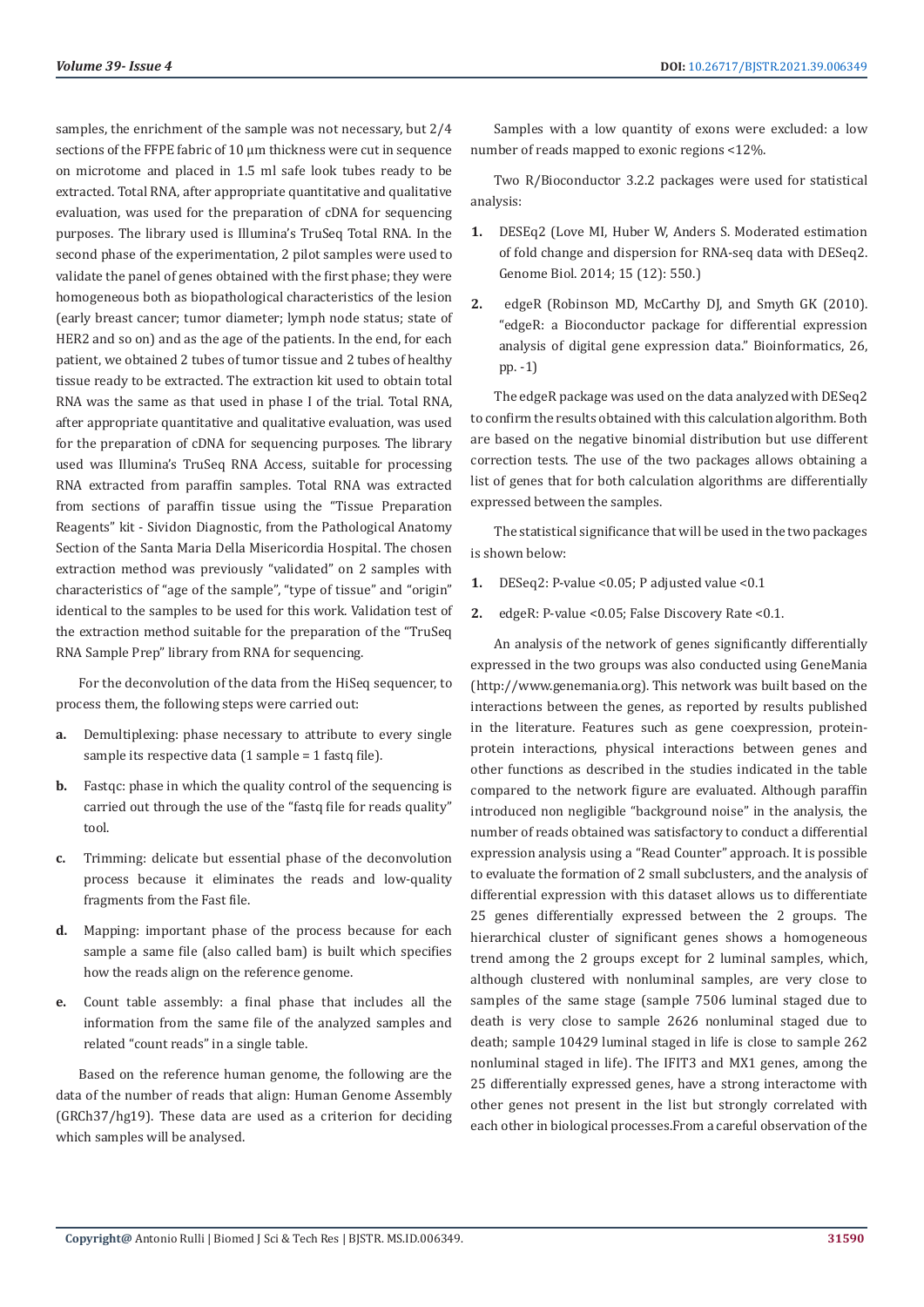PCA luminal vs nonluminal of the samples selected in Figure 1, it is possible to observe the formation of 2 groups of samples that do not comply with the luminal/nonluminal classification provided, as shown by the PCA. Although paraffin introduced nonnegligible "background noise" in the analysis, the number of reads obtained was satisfactory to conduct a differential expression analysis using a "Read Counter" approach. It is possible to evaluate the formation of 2 small subclusters, and the analysis of differential expression with this dataset allows us to differentiate 25 genes differentially expressed between the 2 groups. The hierarchical

cluster of significant genes showed a homogeneous trend among the 2 groups. Among the genes, the FGFR3 gene is highlighted: a 2012 paper may be useful in which the following is stated: "FGFR3 activation in MCF7 cells stimulated activation of the mitogenactivated protein kinase (MAPK) and phosphoinositide 3-kinase (PI3K) signaling pathways, both of which have been implicated in tamoxifen resistance in breast cancer". It should be considered that it is 4 times less expressed in "luminal" cases than in "nonluminal" cases.



**Figure 1:** Luminal vs Non-Luminal.

# **Results**

From the comparison of the results obtained with the two methods of statistical analysis, 62 significant genes emerged between living and deceased patients (Figure 2). In particular, 12 overexpressed genes emerged in live patients, and 50 overexpressed genes emerged in deceased patients. The 8 intersecting genes of the diagram are IFITM10, CEACAM7, KCNE4, OGDHL, NPY1R, SNCG, ARHGAP23, and PIEZO2. The unique DESeq 2 gene is RBFOX1. In this study, the data of the 26 samples (previous analysis) were analyzed again to highlight the genes that are differentially expressed in the luminal (life/death) and in the nonlluminal (life/ death) samples using the bioinformatic tools edgerR and DESeq2 in the R/Bioconductor environment using the following settings:

DESeq2 pValue <0.05, P adjusted value 0.1; edgerR P-value 0.05, FDR 0.1. The parameters are those used in point 4.2 so that the results can be compared.

The final result is divided into some innovative cornerstones: from the 28 overexpressed genes (23 in the luminal and 5 in the nonluminal), we found that

- **1.** DSCAM-AS1 is a specific gene of the luminal A subtype that is not present in healthy tissue or preneoplastic lesions. If this gene is present, the patient could avoid standard PBI and adjuvant therapy.
- **2.** ER+ patients (good prognosis) died because of a high risk for the overexpression of CCND1, INST4, and GAB2.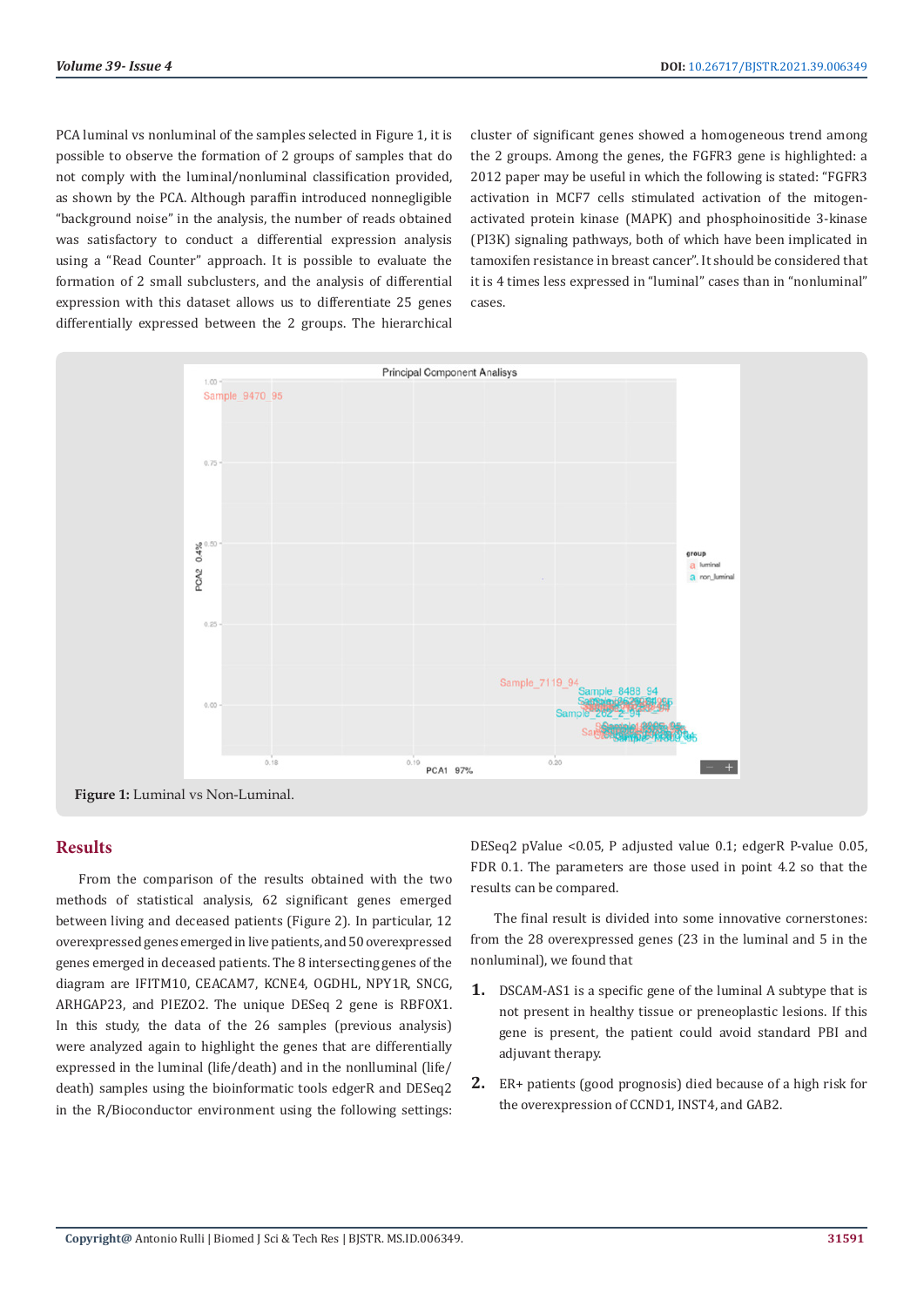- **3.** ER+ patients (good prognosis) died because the overexpression of FOXJ3, SOX2, and FGFR3 (4 times less expressed in the luminal region) correlated with the failure of endocrine therapy.
- **4.** in HERB2+ patients, we found other genes, among which PAX8-AS1 was responsible for stem cell proliferation.
- **5.** The fusion of IFITM10 and CTSD promotes cell proliferation of the tumor and is a tumor marker.

The study highlighted a code of 33 genes that characterize breast cancer. Forty-three percent of the isolated genes were common between the 1st and 2nd sequences. Seven of our genes are found in the commercial genetic tests PAM50, Oncotype and Endopredict: four are present in the Panel Cancer targets 50 genes of the Ion AmpliSeq. The verification of the validation of the 28 genes selected from phase I in a more recent sample of women (2005) and characterized by the molecular split point (Endopredict®) allowed us to provide the study with greater consistency (Table 2).



**Figure 2:** Life vs Dead.

**Table 2:** The 28 genes characterized by the molecular split point (Endopredict®).

| PATENT: KIT 33 genes PROGNOSIS BREAST CANCER |                |             |              |    |            |            |  |  |  |  |
|----------------------------------------------|----------------|-------------|--------------|----|------------|------------|--|--|--|--|
| Patent: inventors Rulli A. Sidon i A         |                |             |              |    |            |            |  |  |  |  |
|                                              | $1°$ SEQ       |             | Shared       |    | $2°$ SEQ   |            |  |  |  |  |
| $\mathbf{1}$                                 | DSCAM-ASI      | $\uparrow$  | GTSD         | 15 | ARHGAP40 I | $\uparrow$ |  |  |  |  |
| $\overline{c}$                               | <b>IFITMIO</b> | $\uparrow$  | CXCL13       | 16 | BIRCS T    |            |  |  |  |  |
| 3                                            | CTSD           | $\uparrow$  | DLX2         | 17 | DHCR7      | 个          |  |  |  |  |
| 4                                            | OGDHL          | $\triangle$ | CEACAMS      | 18 | MGP        | ö          |  |  |  |  |
| 5                                            | NDUFC2         | 个           | NPY1R        | 19 | GINSI      |            |  |  |  |  |
| 6                                            | SNCG           |             | MB           | 20 | UBE2C      |            |  |  |  |  |
| 7                                            | KRT81          | $\uparrow$  | 6 g./ $43\%$ | 21 | MMPII      |            |  |  |  |  |
| 8                                            | CXCL13         | ö           |              | 22 | MKI67      |            |  |  |  |  |
| 9                                            | PYGM           | $\uparrow$  |              |    |            |            |  |  |  |  |
| 10                                           | DLX2           | ö           |              |    |            |            |  |  |  |  |
| 11                                           | CEACAMS        | 个           |              |    |            |            |  |  |  |  |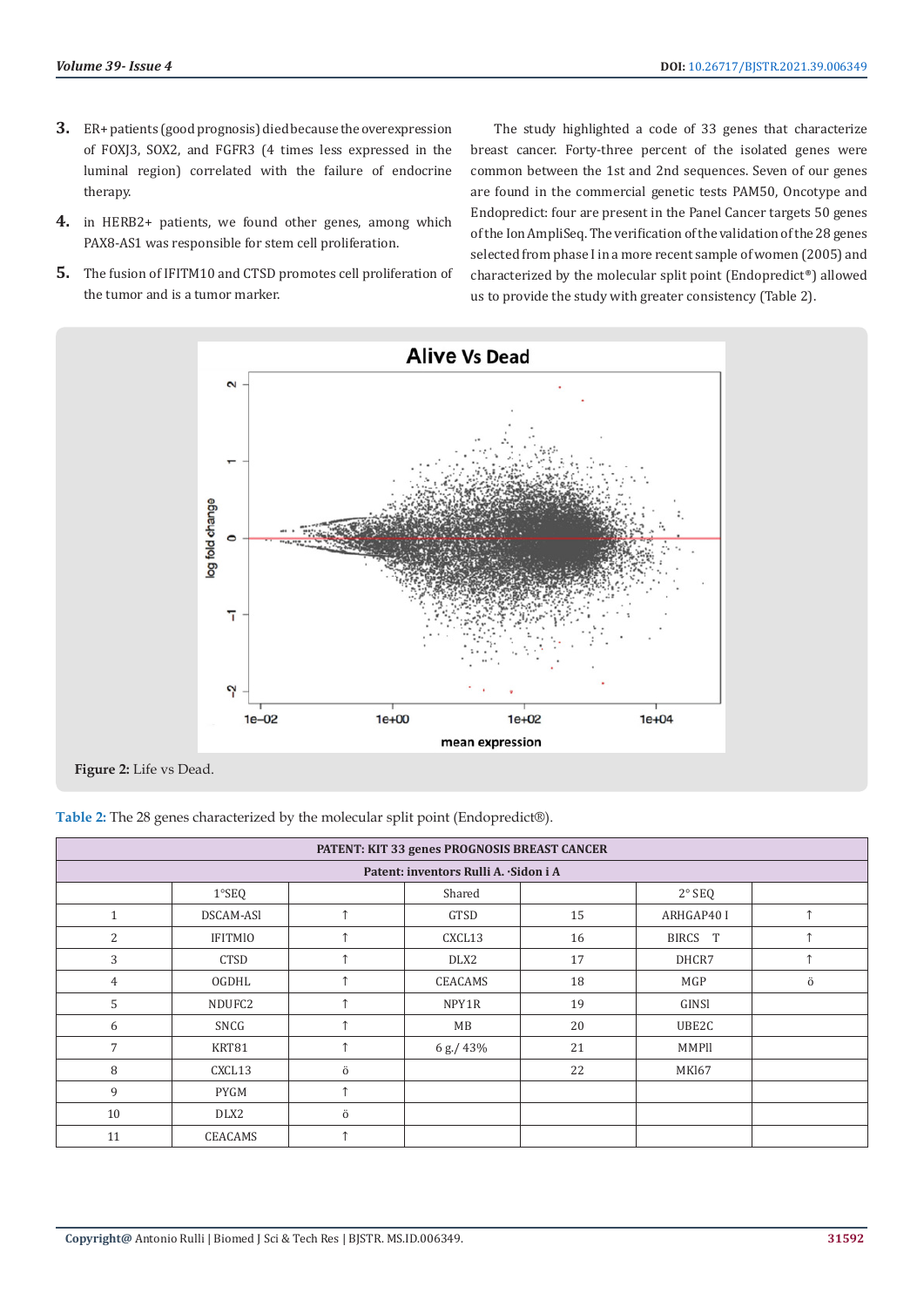| 12 | HEBB2                                                                    | $\uparrow$ |                                                                   |                                                         |                                               |                                  |
|----|--------------------------------------------------------------------------|------------|-------------------------------------------------------------------|---------------------------------------------------------|-----------------------------------------------|----------------------------------|
| 13 | <b>NPYIR</b>                                                             | Ö          |                                                                   |                                                         |                                               |                                  |
| 14 | MB                                                                       | $\uparrow$ |                                                                   |                                                         |                                               |                                  |
|    | fall. HTin RE+                                                           |            |                                                                   |                                                         | iper. HERB2                                   |                                  |
| 23 | FOXJ3                                                                    | $\uparrow$ |                                                                   |                                                         | ARHGAP40                                      |                                  |
| 24 | SOX2                                                                     | $\uparrow$ |                                                                   | 27                                                      | PAX8.AS1                                      | $\uparrow$                       |
| 25 | FGFR3                                                                    | $\uparrow$ |                                                                   | 28                                                      | SYNDIGI                                       | $\uparrow$                       |
| 26 | IFIT3                                                                    | nL         |                                                                   | 29                                                      | KLK4                                          | $\uparrow$                       |
|    |                                                                          |            |                                                                   | $30\,$                                                  | GRP                                           | $\uparrow$                       |
|    | high rischio RE+                                                         |            |                                                                   |                                                         |                                               |                                  |
| 31 | CCND1                                                                    | $\uparrow$ |                                                                   |                                                         |                                               |                                  |
| 32 | INTS4                                                                    | $\uparrow$ |                                                                   |                                                         |                                               |                                  |
| 33 | GAB2                                                                     | $\uparrow$ |                                                                   |                                                         | ö Alive                                       | ↑ Dead                           |
|    | DSCAM-AS1                                                                |            | Specific gene<br>Luminal A<br>subgroup-PBIe/o<br>adjuvant therapy |                                                         |                                               |                                  |
|    |                                                                          |            | Not presentin<br>healthy tissue<br>and pre-<br>neoplasticlesions  |                                                         |                                               |                                  |
|    | IFITM10 e CTSD                                                           |            | Their fusion is a<br>tumour marker                                |                                                         |                                               |                                  |
|    | CXCL13                                                                   |            | Life gene                                                         |                                                         | 12 genes always<br>present in the 2<br>groups |                                  |
|    | IFITM10                                                                  |            | Death gene                                                        |                                                         |                                               |                                  |
|    | Method for<br>providing a<br>prognosis for a<br>breast cancer<br>patient |            |                                                                   |                                                         |                                               |                                  |
|    |                                                                          | 7 geni     |                                                                   | presentin PAMSO<br>- Oncotype -<br>Endopredict          |                                               |                                  |
|    |                                                                          | 4 geni     |                                                                   | presentin<br>PanelCancer<br>targets.                    |                                               |                                  |
|    |                                                                          |            |                                                                   |                                                         |                                               |                                  |
|    | Possible to add:                                                         |            | $\operatorname{ATM}$                                              | Gene group<br>hereditary forms                          |                                               |                                  |
|    |                                                                          |            | PIK3CA GLOI                                                       | Gene more<br>expressed in liquid<br>biopsy (Rulli,2020) |                                               |                                  |
|    |                                                                          |            | $\operatorname{GLOl}$                                             | GL02 MUC6                                               |                                               | study glyoxalase<br>(Rulli 2006) |

#### **Conclusion**

A very positive result was the ability to extract suitable RNA from 1994 samples in paraffin in good quantities and qualities to make the study possible. In this regard, experiments have been conducted to define the best protocol between RNA extraction and library preparation. The calculation of the RNA (RNA integrity number) and the concentration at Qubit allowed us to always

"select" valid samples. The basic hypothesis of the study has been confirmed: the characterization of the luminal and nonluminal tumors is not real through IHC (surrogate St. Gallen), which is routinely used but must be read on a molecular basis. However, the most relevant data are represented by the 33 overexpressed genes: 28 genes (23 in the luminal and 5 in the nonluminal) and 5 genes (which confirm the premises of the study in wanting to find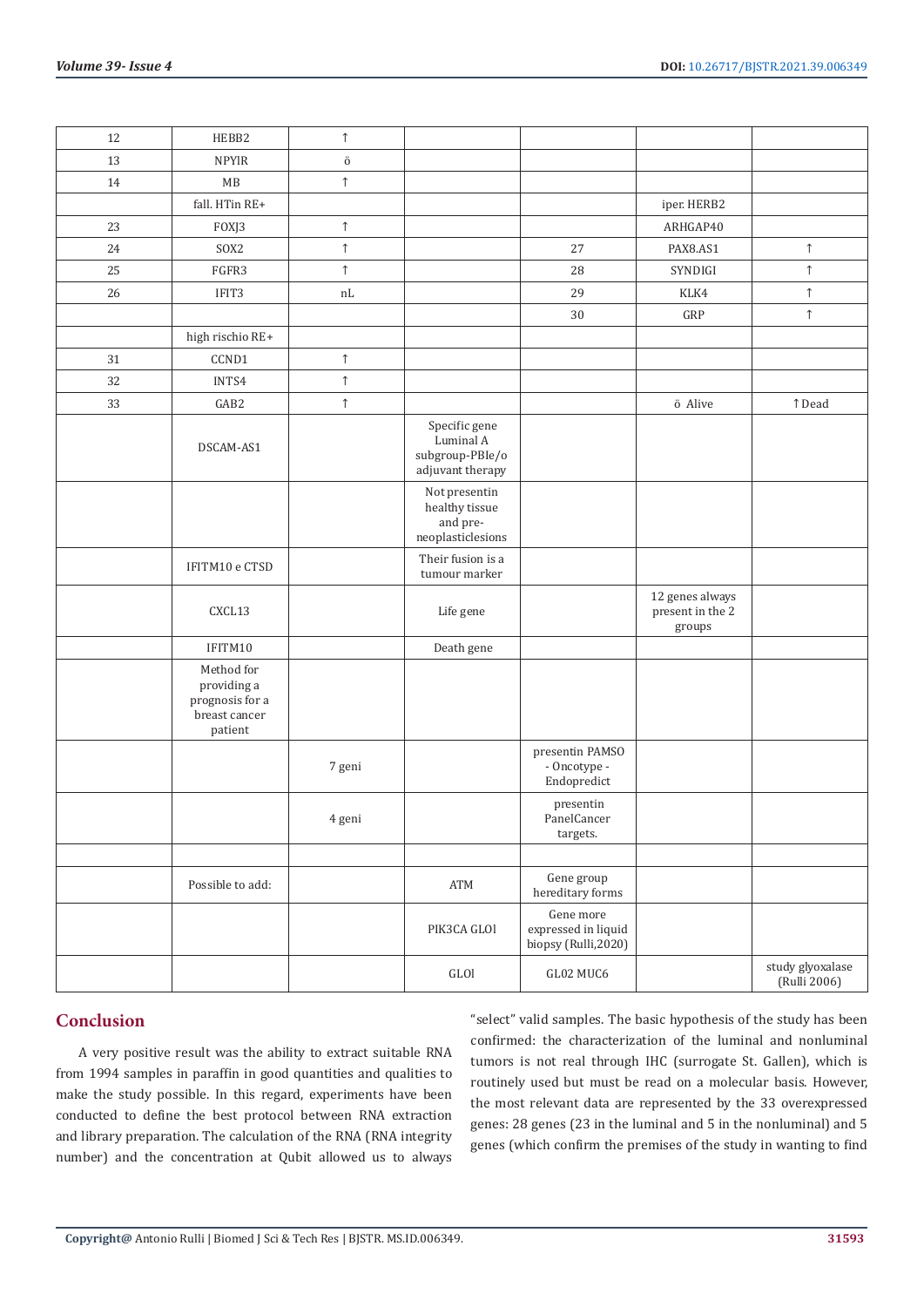molecular markers capable of "personalizing" the therapy). Two of the 28 genes were always present in both groups: a CXCL13 life gene and an IFITM10 death gene. Moreover, IFITM10 and CTSD fusion promotes cell proliferation of the tumor and is a tumor marker. The DSCAM-AS1 gene is specific to the luminal A subtype. If this gene is present, the patient could avoid standard PBI and adjuvant therapy. The result obtained, which can be assumed to be transformed into a genetic panel, following validation on more recent samples (2005) and studied with Endopredict®, will help us to implement a personalization of the therapy: surgical and adjuvant. In the preoperative phase, with the core biopsy of the neoplasm, the histological diagnosis is obtained, and then the biopathological characterization and the presence of the genes described above are verified to evaluate the risk of local and/or systemic recurrence, which varies according to the molecular subtype.

The hyperexpression of CCND1, INST4 and GAB2 changes the prognosis of ER+ patients from favorable to inaustic. Our work also revealed that ER+ patients died (in which we would have expected a good prognosis) because they had overexpressed FOXJ3, SOX2, and FGFR3 genes that correlate with the failure of endocrine therapy. In the postoperative phase, targeted therapy allows a better stratification of adjuvant therapies based on the amplification of the genes that regulate, for example, resistance to tamoxifen and/ or to trastuzumab.

#### **Declaration Section**

We give our consent for the publication of identifiable details, which can include case history and/or details within the text ("Material") to be published in the above journal and article. The datasets generated and/or analyzed during the current study are not publicly available due to privacy reasons but are available from the corresponding author on reasonable request.

# **Ethics Approval and Consent to Participate**

The study protocol was approved by official authorization of the Ethics Committee of the Health Authorities of Umbria (CEAS) n. 2682/15.

#### **Patent Title**

"Method for carrying out breast cancer prognosis, Kit and use of these" (original: "Metodo per effettuare prognosi del cancro della mammella, Kit ed uso di questi") Ministry of Economic Development, General Directorate for the protection of industrial property, Italian Patent Office, n° 102017000109459, 18.02.2020.

# **Competing Interests**

All authors declare that they have no competing interests.

# **Funding**

This study was supported by the Italian League for the fight against cancer - LILT (Ministero della Salute, 5 x l000 year 2014).

#### **Authors' Contributions**

AR designed the study, reviewed and analyzed the clinical data and did the critical revision of the manuscript; LF reviewed and analyzed the clinical data and did the critical revision of the manuscript; SZ data manager; PC reviewed and analyzed the clinical data and did the critical revision of the manuscript; FS enrolled the patients; CP performed the NGS, analyzed the data and drafted the manuscript; AS performed the NGS, analyzed the data and drafted the manuscript; FB reviewed the manuscript. All authors read and approved the manuscript's final version.

#### **Acknowledgment**

Innovation Centre of Genomics, Genetics and Biology SCaRL Perugia.

#### **References**

- 1. [Swaby RF, Cristofanilli M \(2011\) Circulating tumor cells in breast cancer:](https://bmcmedicine.biomedcentral.com/articles/10.1186/1741-7015-9-43) [a tool whose time has come of age. BMC Med 21: 9:43](https://bmcmedicine.biomedcentral.com/articles/10.1186/1741-7015-9-43)
- 2. Associazione Italiana Registro Tumori AIRTUM 2016
- 3. [Sant M, Chirlaque Lopez MD, Agresti R, S](https://pubmed.ncbi.nlm.nih.gov/26421822/)ánchez Pérez MJ, Holleczek [B, et al. \(2015\) EUROCARE-5 Working Group:. Survival of women with](https://pubmed.ncbi.nlm.nih.gov/26421822/) [cancers of breast and genital organs in Europe 1999-2007: Results of the](https://pubmed.ncbi.nlm.nih.gov/26421822/) [EUROCARE-5 study. Eur J Cancer 51\(15\): 2191-2205.](https://pubmed.ncbi.nlm.nih.gov/26421822/)
- 4. [Martin M, Brase JC, Calvo L, Krappmann K, Ruiz-Borrego M, et al.](https://pubmed.ncbi.nlm.nih.gov/24725534/) [\(2014\) Clinical validation of the EndoPredict test in node-positive,](https://pubmed.ncbi.nlm.nih.gov/24725534/) [chemotherapy-treated ER+/HER2- breast cancer patients: results from](https://pubmed.ncbi.nlm.nih.gov/24725534/) [the GEICAM 9906 trial. Breast Cancer Res 16\(2\): R38.](https://pubmed.ncbi.nlm.nih.gov/24725534/)
- 5. [Crabb SJ, Cheang MC, Leung S, Immonen T, Nielsen TO, et al. \(2008\) Basal](https://www.researchgate.net/publication/51423756_Basal_Breast_Cancer_Molecular_Subtype_Predicts_for_Lower_Incidence_of_Axillary_Lymph_Node_Metastases_in_Primary_Breast_Cancer) [breast cancer molecular subtype predicts for lower incidence of axillary](https://www.researchgate.net/publication/51423756_Basal_Breast_Cancer_Molecular_Subtype_Predicts_for_Lower_Incidence_of_Axillary_Lymph_Node_Metastases_in_Primary_Breast_Cancer) [lymph node metastases in primary breast cancer. Clin Breast Cancer](https://www.researchgate.net/publication/51423756_Basal_Breast_Cancer_Molecular_Subtype_Predicts_for_Lower_Incidence_of_Axillary_Lymph_Node_Metastases_in_Primary_Breast_Cancer) [8\(3\): 249-256.](https://www.researchgate.net/publication/51423756_Basal_Breast_Cancer_Molecular_Subtype_Predicts_for_Lower_Incidence_of_Axillary_Lymph_Node_Metastases_in_Primary_Breast_Cancer)
- 6. [Dengel LT, Van Zee KJ, King TA, Stempel M, Cody HS, et al. \(2014\) Axillary](https://pubmed.ncbi.nlm.nih.gov/23975314/) [dissection can be avoided in the majority of clinically node-negative](https://pubmed.ncbi.nlm.nih.gov/23975314/) [patients undergoing breast-conserving therapy. Ann Surg Oncol 21\(1\):](https://pubmed.ncbi.nlm.nih.gov/23975314/) [22-27.](https://pubmed.ncbi.nlm.nih.gov/23975314/)
- 7. [Morrow M \(2013\) Personalizing extent of breast cancer surgery](https://pubmed.ncbi.nlm.nih.gov/24074769/) [according to molecular subtypes. Breast 22 \(Suppl 2\): S106-109.](https://pubmed.ncbi.nlm.nih.gov/24074769/)
- 8. [Meyers MO, Klauber-Demore N, Ollila DW, Amos KD, Moore DT, et al.](https://pubmed.ncbi.nlm.nih.gov/21442348/) [\(2011\) Impact of breast cancer molecular subtypes on locoregional](https://pubmed.ncbi.nlm.nih.gov/21442348/) [recurrence in patients treated with neoadjuvant chemotherapy for](https://pubmed.ncbi.nlm.nih.gov/21442348/) [locally advanced breast cancer. Ann Surg Oncol 18\(10\): 2851285-7.](https://pubmed.ncbi.nlm.nih.gov/21442348/)
- 9. [Filipits M, Rudas M, Jakesz R, Dubsky P, Fitzal F, et al. \(2011\) A new](https://pubmed.ncbi.nlm.nih.gov/21807638/) [molecular predictor of distant recurrence in ER-positive, HER2-negative](https://pubmed.ncbi.nlm.nih.gov/21807638/) [breast cancer adds independent information to conventional clinical](https://pubmed.ncbi.nlm.nih.gov/21807638/) [risk factors. Clin Cancer Res 17\(18\): 6012-6020.](https://pubmed.ncbi.nlm.nih.gov/21807638/)
- 10. [Dubsky P, Filipits M, Jakesz R, Rudas M, Singer CF, Austrian Breast and](https://pubmed.ncbi.nlm.nih.gov/23035151/) [Colorectal Cancer Study Group \(ABCSG\) et al. \(2013\) EndoPredict](https://pubmed.ncbi.nlm.nih.gov/23035151/) [improves the prognostic classification derived from common clinical](https://pubmed.ncbi.nlm.nih.gov/23035151/) [guidelines in ER-positive, HER2-negative early breast cancer. Ann Oncol](https://pubmed.ncbi.nlm.nih.gov/23035151/) [24\(3\): 640-647.](https://pubmed.ncbi.nlm.nih.gov/23035151/)
- 11. [Slodkowska EA, Ross JS \(2009\) MammaPrint 70-gene signature: another](https://pubmed.ncbi.nlm.nih.gov/19580427/) [milestone in personalized medical care for breast cancer patients.](https://pubmed.ncbi.nlm.nih.gov/19580427/) [Expert Rev Mol Diagn 9\(5\): 417-422.](https://pubmed.ncbi.nlm.nih.gov/19580427/)
- 12. [Early Breast Cancer Trialists' Collaborative Group \(EBCTCG\) \(2005\)](https://pubmed.ncbi.nlm.nih.gov/15894097/) [Effects of chemotherapy and hormonal therapy for early breast cancer](https://pubmed.ncbi.nlm.nih.gov/15894097/) [on recurrence and 15-year survival: an overview of the randomized](https://pubmed.ncbi.nlm.nih.gov/15894097/) [trials. Lancet. 14-20;365\(9472\): 1687-1717.](https://pubmed.ncbi.nlm.nih.gov/15894097/)